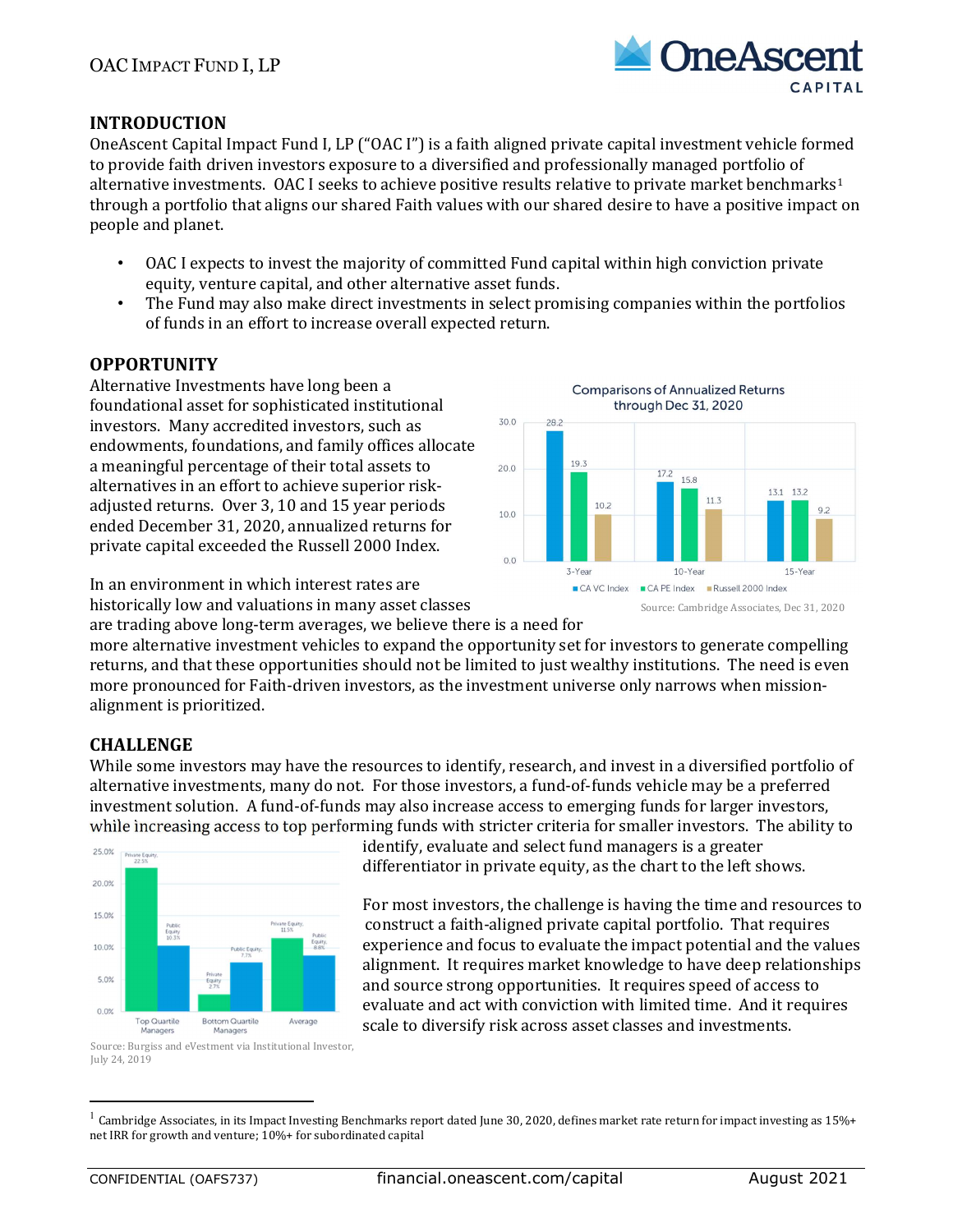

### OAC ADVANTAGE

OneAscent Capital has unique advantages to overcome the challenges of the private markets and help to realize the opportunities of those markets for investors through the following resources.



# TEAM

OAC I is actively managed by the following team deep in experience, along with advisory and support services from the teams at OneAscent, Investment Research Partners, and Bonaventure Capital

| John Siverling, MBA                                                                                                                                                                                                                                                                                                                                                                                                            | Martin Wildy, CFA                                                                                                                                                                                                                                                                                                                                                                                                                                          |
|--------------------------------------------------------------------------------------------------------------------------------------------------------------------------------------------------------------------------------------------------------------------------------------------------------------------------------------------------------------------------------------------------------------------------------|------------------------------------------------------------------------------------------------------------------------------------------------------------------------------------------------------------------------------------------------------------------------------------------------------------------------------------------------------------------------------------------------------------------------------------------------------------|
| Director of Private Markets, OneAscent<br>$\bullet$<br>Over 30 years of business experience including 20 years<br>$\bullet$<br>in the venture finance industry<br>Led the formation and launch of the Christian<br>$\bullet$<br>Investment Forum as Executive Director<br>BBA from the University of Wisconsin & an MBA with<br>$\bullet$<br>Distinction from the University of Michigan Ross School<br>of Business            | Co-Founder of Investment Research Partners<br>$\bullet$<br>20 years of investment experience, including significant<br>$\bullet$<br>focus evaluating values-based and private investments<br>Led three values-based global multi-asset mutual funds<br>$\bullet$<br>for Eventide Asset Management<br>Volunteer and consultant for CFA Institute<br>$\bullet$<br>Board member of two preservation-focused charities in<br>$\bullet$<br>Central Pennsylvania |
| Derek Varner, CFA<br>Partner, Investment Research Partners<br>$\bullet$<br>Nearly 15 years' experience in the investment<br>$\bullet$<br>management industry<br>Previously the Associate Director of Investments for<br>$\bullet$<br>Bucknell University, leading research into financial<br>markets, asset classes and private investments<br>Significant focus on evaluating impact investments for<br>$\bullet$<br>Bucknell | Steve Dauphin, MBA<br>Founding Partner, Bonaventure Capital<br>$\bullet$<br>Over 20 years of venture capital and growth equity<br>$\bullet$<br>investing experience<br>Board Member of several rapidly growing impact<br>$\bullet$<br>companies<br>B.A. from Harvard & an MBA from UNC Kenan-Flagler<br>$\bullet$<br><b>School of Business</b>                                                                                                             |
| Nathan Willis, CFA, CAIA<br>Director of Portfolio Strategy, OneAscent<br>$\bullet$<br>Previously CIO of Greenhawk Corporation, a family office<br>$\bullet$<br>15 years with GenSpring Family Offices and member of<br>$\bullet$<br><b>Investment Committee</b><br><b>B.S. from Taylor University</b><br>$\bullet$                                                                                                             | Cole Pearson<br>President of OneAscent Investment Solutions<br>$\bullet$<br>CFA Level III Candidate<br>$\bullet$<br>Previously a Senior Investment Associate for Eventide<br>$\bullet$<br>Asset Management<br>B.A. International Finance from the University of<br>$\bullet$<br>Alabama                                                                                                                                                                    |